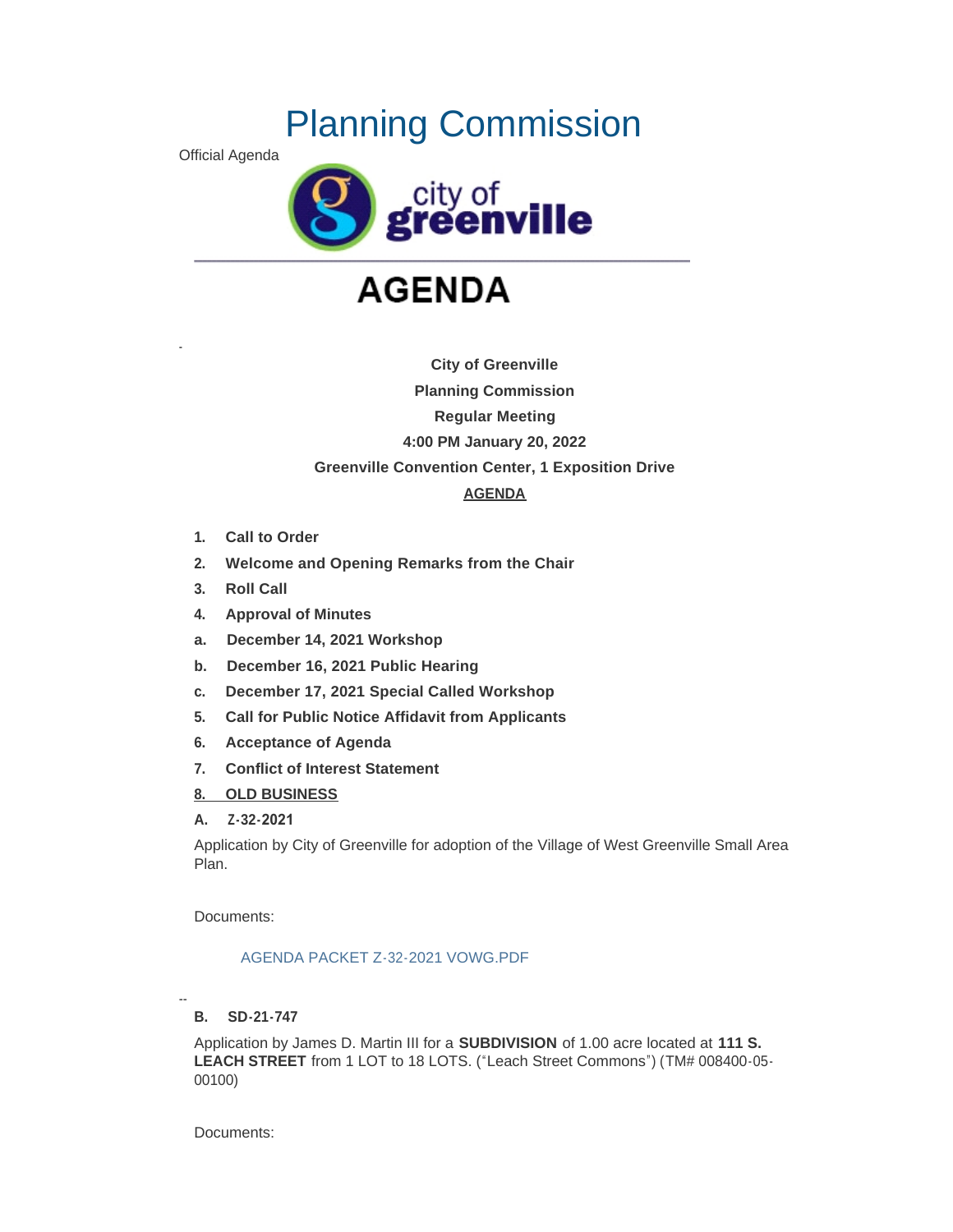### **C. SD-21-890**  *Applicant has requested deferral to the February 17th meeting*

Application by Saint Capital, LLC for a SUBDIVISION of 3.18 acres located at 100, 102, 104, 106, 108 PERRY AVENUE AND 121, 125, 127 WARE STREET from 10 LOTS to 47 LOTS. ("Ware Street Townhomes") (TM# 007900-02-01100, 007900-02-01200, 007900-02- 01300, portion of 007900-02-02800, 007900-02-03500, 007900-02-03506, 007900-02- 03507, 007900-02-03508, 007900-02-03509, 007900-02-03510)

## **9. NEW BUSINESS**

## **A. AX-1-2021**

---

Application by James H Brown for **ANNEXATION** and **REZONE** of approximately 0.8 acre located at 2901 E. North Street from R-20, Single-family residential district, in Greenville County to R-9, Single-family residential district, in the City of Greenville. (TM# 027700-02- 00701)

Documents:

## [AGENDA PACKET AX-1-2022 2901 E. NORTH STREET.PDF](http://www.greenvillesc.gov/AgendaCenter/ViewFile/Item/9154?fileID=48577)

#### ---- **B. AX-2-2021**

Application by Alvin Johnson for **ANNEXATIO**N and **REZONE** of approximately 31.9 acres located at Conestee Road and Conestee Lake Road from R-S, Residential suburban district, in Greenville County to RM-1, Single-family and multi-family residential district, in the City of Greenville. (TM# M01302-01-00100)

Documents:

## [AGENDA PACKET AX-2-2022 CONESTEE ROAD.PDF](http://www.greenvillesc.gov/AgendaCenter/ViewFile/Item/9155?fileID=48579)

#### ----- **C. FDP-10-2021**

Application by NHE, Inc/Taylor Davis for a **FINAL DEVELOPMENT PLAN** on approximately 3.87 acres located at **1200 LAURENS ROAD** for Z-10-2021. ("The Alliance") (TM# 0198000403200, 0198000400200, 0198000400300)

Documents:

[AGENDA PACKET FDP-10-2021 THE ALLIANCE.PDF](http://www.greenvillesc.gov/AgendaCenter/ViewFile/Item/9156?fileID=48580)

------